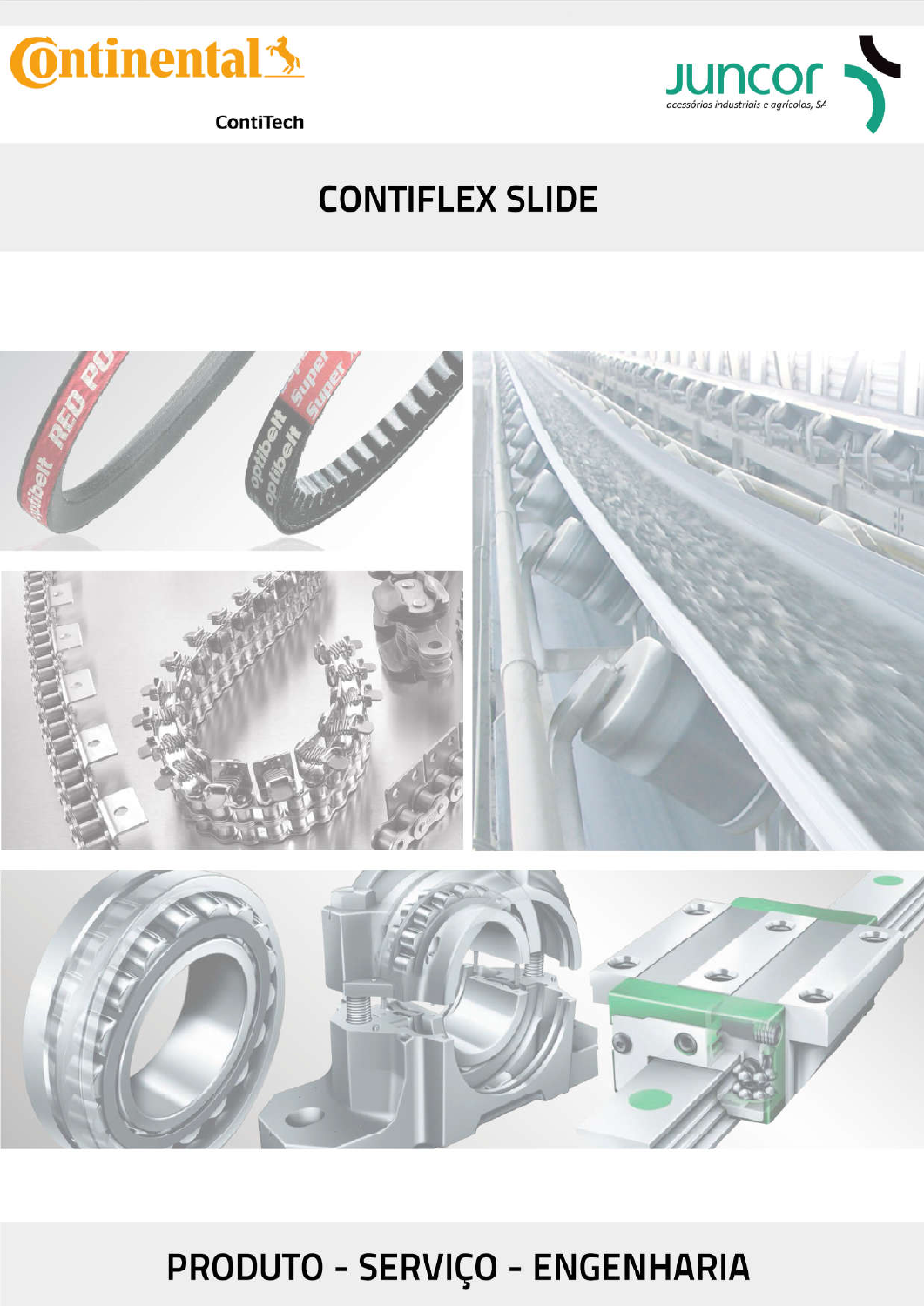# CONTIFLEX® SLIDE Textil-Gleitbänder Textile Sliding Belts

Conveyor Belt Group

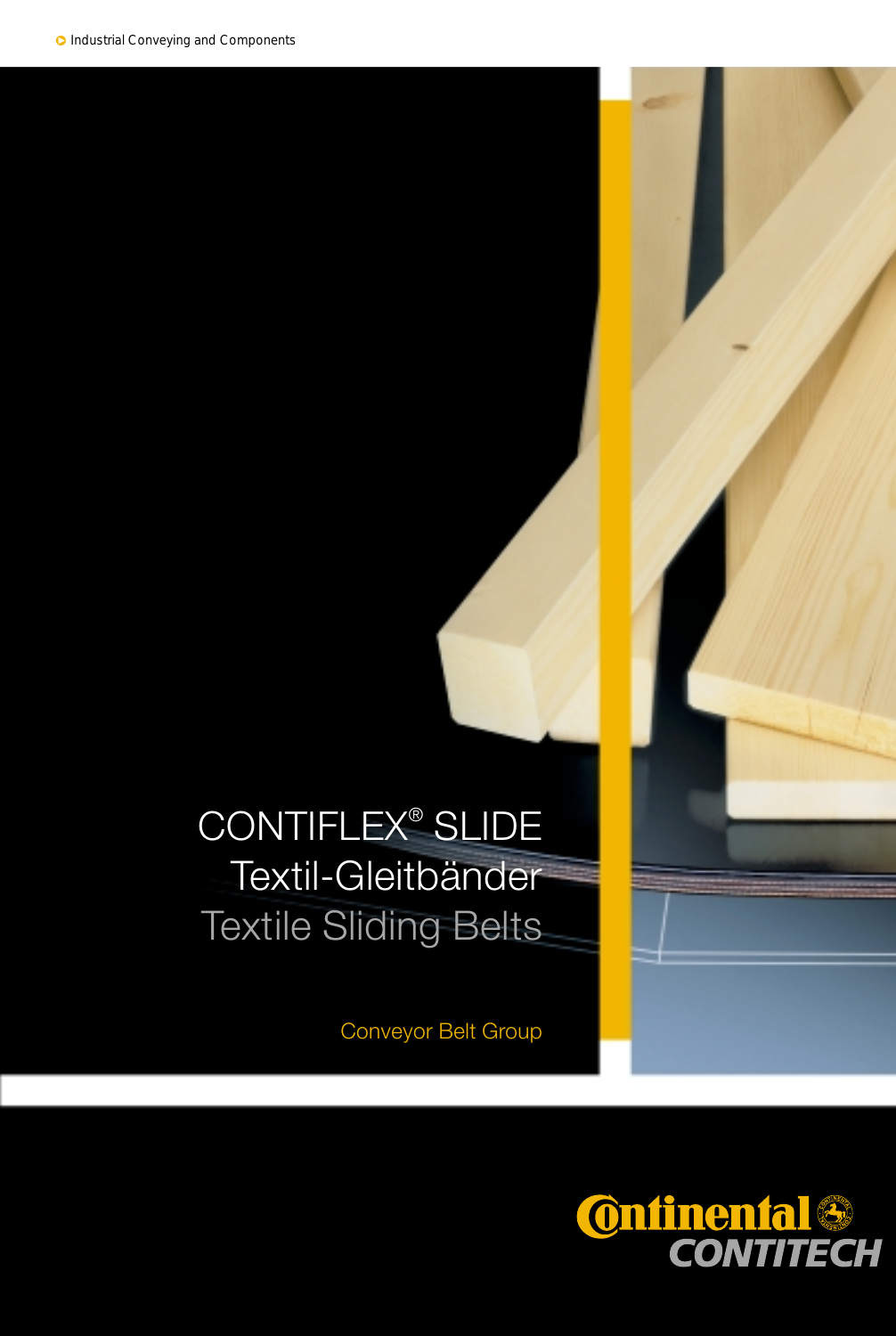#### ContiTech Rubber and plastics technology **www.contitech.de**

Gleitbänder werden eingesetzt, wenn die Abtragung im Obertrum gleitend z.B. auf einer Stahl-, Kunststoff- oder Holzunterlage erfolgt. Die Gleitbänder sind durch Verwendung einer speziellen, unteren Zugträgereinlage besonders verschleißfest und erreichen eine niedrige Gleitreibung. Durch spezielles Gewebe und kontinuierliche Vulkanisation ist ein optimaler Geradlauf auf der Anlage gewährleistet.

Sliding belt conveyors are used when materials are removed on the carrying side in a sliding motion, e.g. over a steel, plastic, or wooden bed. Sliding belt conveyors are particularly wearresistant thanks to a special bottom ply in the tension member. The belts have a low coefficient of sliding friction. Correct belt alignment on the conveyor is ensured by the latest continuous vulcanisation process and a purpose-designed fabric.



### CONTIFLEX® SLIDE für gleitende Abtragung im Obertrum for sliding removal on the carrying side

#### Bewährt im vielseitigen Einsatz

- **Q** Automobilindustrie **Q** Gummi-Industrie
- **c** Holzverarbeitung/Sägewerk **c** Müllverwertung
- **o** Recyclinganlagen **o** Schrottverwertung
- **B** Stückguttransport

#### Tried and tested in various applications

- **Q** Automotive industry **Q** Rubber industry
- **o** Woodworking/ sawmill **o** Household garbage processing
- **o** Recycling plants **o** Scrap material processing
- **o** General cargo handling

| Technische Daten                                         | Technical data                                                    |                   |                                                                    |                          |                          |                        |
|----------------------------------------------------------|-------------------------------------------------------------------|-------------------|--------------------------------------------------------------------|--------------------------|--------------------------|------------------------|
| Gurttyp<br>Folgende Gurttypen<br>sind ab Lager lieferbar | Belt type<br>The following belt types<br>are available from stock |                   | SLIDE <sub>25</sub><br>Collection of the Control of the Collection | SLIDE 40                 |                          | <b>SLIDE 40/OIL GM</b> |
| Deckplattendicke                                         | Cover thickness                                                   | mm                | $2,5+0$                                                            | $2,5+0$                  | $2,5+0$                  |                        |
| Deckplattentype                                          | Cover type                                                        | -                 | <b>NQ</b>                                                          | <b>NQ</b>                | OIL GM                   |                        |
| Gurtbreite                                               | Belt width                                                        | mm                |                                                                    | 1600/2000                |                          |                        |
| Gurtdicke ca.                                            | Belt thickness approx.                                            | mm                | 6,0                                                                | 6,9                      | 6,9                      |                        |
| Gurtgewicht ca.                                          | Belt weight approx.                                               | kg/m <sup>2</sup> | 7,3                                                                | 8,4                      | 8,5                      |                        |
| Nennfestigkeit                                           | Nominal strength                                                  | N/mm              | $\geq 250$                                                         | $\geq 400$               | $\geq 400$               |                        |
| Zahl der Einlagen                                        | Number of plies                                                   | $\qquad \qquad -$ | $\overline{2}$                                                     | 3                        | 3                        |                        |
| Trommeldurchmesser<br>am Antrieb<br>an Umlenkung         | Pulley diameter<br>at drive<br>at tail pulley                     | mm<br>mm          | $\geq 250$<br>$\geq 200$                                           | $\geq 315$<br>$\geq 250$ | $\geq 315$<br>$\geq 250$ |                        |
| Bezugsdehnung bei<br>10% der Bruchkraft                  | Reference elongation at<br>10% of breaking load                   | %                 |                                                                    | $\leq 1,5$               |                          |                        |
| Reibwert zu Stahl ca.                                    | Coefficient of friction on steel approx.                          | -                 |                                                                    | $0,2 - 0,4$              |                          |                        |
| Öl- und Fettbeständigkeit                                | Oil and grease resistance                                         |                   |                                                                    |                          | mittel                   | medium                 |

Weitere Gurttypen nennen wir Ihnen auf Anfrage. Der Trommeldurchmesser kann bei geringer Belastung reduziert werden (gemäß DIN 22101, z.B. um eine Stufe bei Ausnutzung unter 60%). Unsere Spezialisten in der Anwendungstechnik beraten Sie gern.

Other belt types are available on request. The pulley diameter can be reduced for low loads (e.g. by one category for less than 60% utilisation, according to DIN 22101). Our specialists in application engineering are pleased to advise you.

ContiTech Transportbandsysteme GmbH Breslauer Straße 14 D-37154 Northeim Phone +49 5551 702-207 0Fax +49 5551 702-504 www.contitech.de/transportbandsysteme



The content of this publication is provided for information only and without responsibility. ContiTech AG's obligations and responsibilities regarding its products are governed solely by the agreements. This publication do